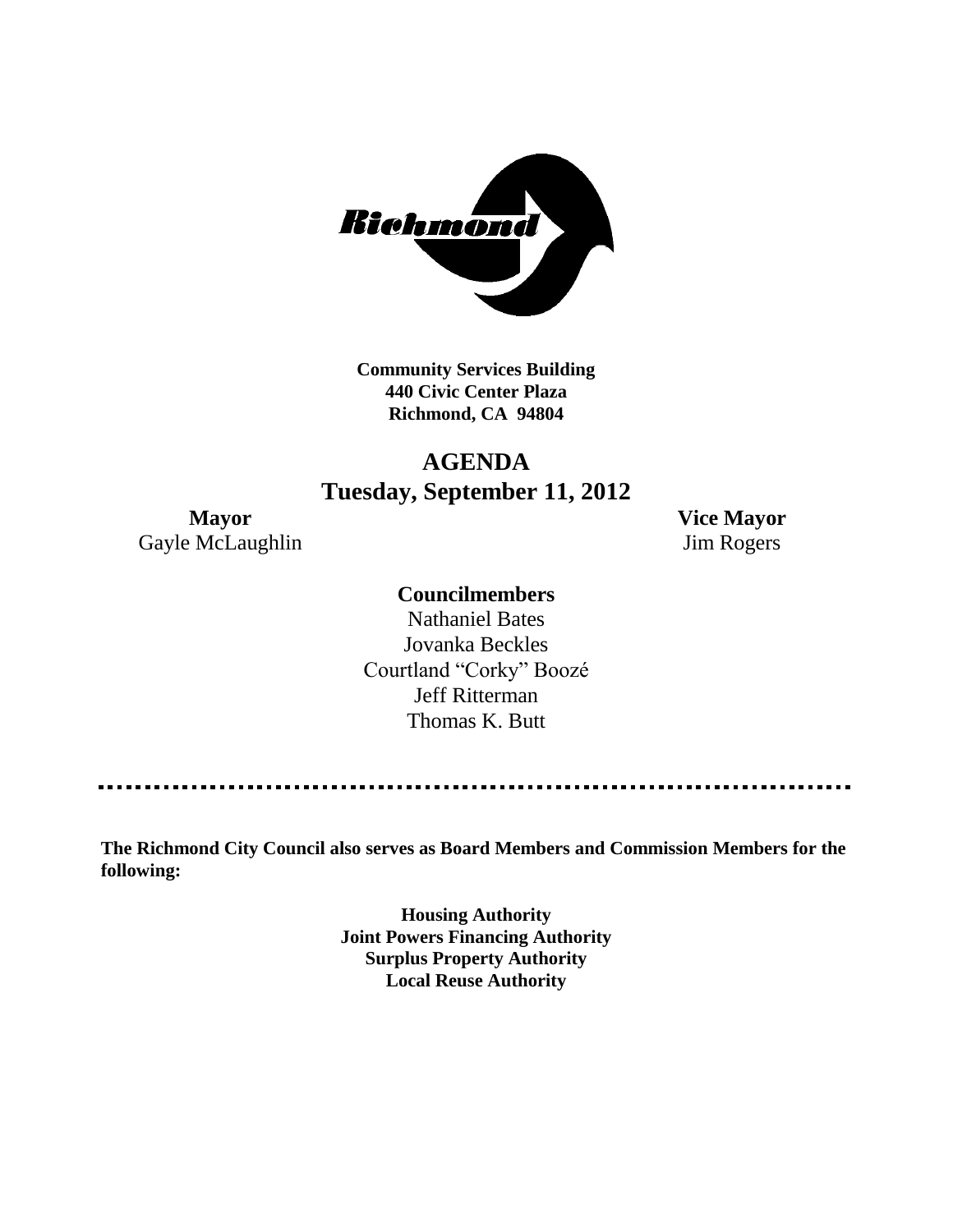# **MEETING PROCEDURES**

The City of Richmond encourages community participation at its City Council meetings and has established procedures that are intended to accommodate public input in a timely and time-sensitive way. As a courtesy to all members of the public who wish to participate in City Council meetings, please observe the following procedures:

**PUBLIC COMMENT ON AGENDA ITEMS:** Anyone who desires to address the City Council on items appearing on the agenda must complete and file a pink speaker's card with the City Clerk **prior** to the City Council's consideration of the item. Once the City Clerk has announced the item and discussion has commenced, no person shall be permitted to speak on the item other than those persons who have submitted their names to the City Clerk. Your name will be called when the item is announced for discussion. **Each speaker will be allowed TWO (2) MINUTES to address the City Council on NON-PUBLIC HEARING items listed on the agenda.**

**OPEN FORUM FOR PUBLIC COMMENT:** Individuals who would like to address the City Council on matters not listed on the agenda or on **Presentations, Proclamations and Commendations, Report from the City Attorney, or Reports of Officers** may do so under Open Forum. All speakers must complete and file a pink speaker's card with the City Clerk **prior** to the commencement of Open Forum. **The amount of time allotted to individual speakers shall be determined based on the number of persons requesting to speak during this item. The time allocation for each speaker will be as follows: 15 or fewer speakers, a maximum of 2 minutes; 16 to 24 speakers, a maximum of 1 and one-half minutes; and 25 or more speakers, a maximum of 1 minute.**

## **SPEAKERS ARE REQUESTED TO OCCUPY THE RESERVED SEATS IN THE FRONT ROW BEHIND THE SPEAKER'S PODIUM AS THEIR NAME IS ANNOUNCED BY THE CITY CLERK.**

**CONSENT CALENDAR:** Consent Calendar items are considered routine and will be enacted, approved or adopted by one motion unless a request for removal for discussion or explanation is received from the audience or the City Council. A member of the audience requesting to remove an item from the Consent Calendar must complete and file a speaker's card with the City Clerk **prior to the City Council's consideration of Agenda Review.** An item removed from the Consent Calendar may be placed anywhere on the agenda following the City Council's agenda review.

Any law enforcement officer on duty or whose service is commanded by the presiding officer shall be Sergeant-at-Arms of the Council meetings. He/she, or they, shall carry out all orders and instructions given by the presiding officer for the purpose of maintaining order and decorum at the Council meetings (City Council Rules of Procedure and Order Section III F, RMC Section 2.12.030).

**\*\*\*\*\*\*\*\*\*\*\*\*\*\*\*\*\*\*\*\*\*\*\*\*\*\*\*\*\*\*\*\*\*\*\*\*\*\*\*\*\*\*\*\*\*\*\*\*\*\*\*\*\*\*\*\*\*\***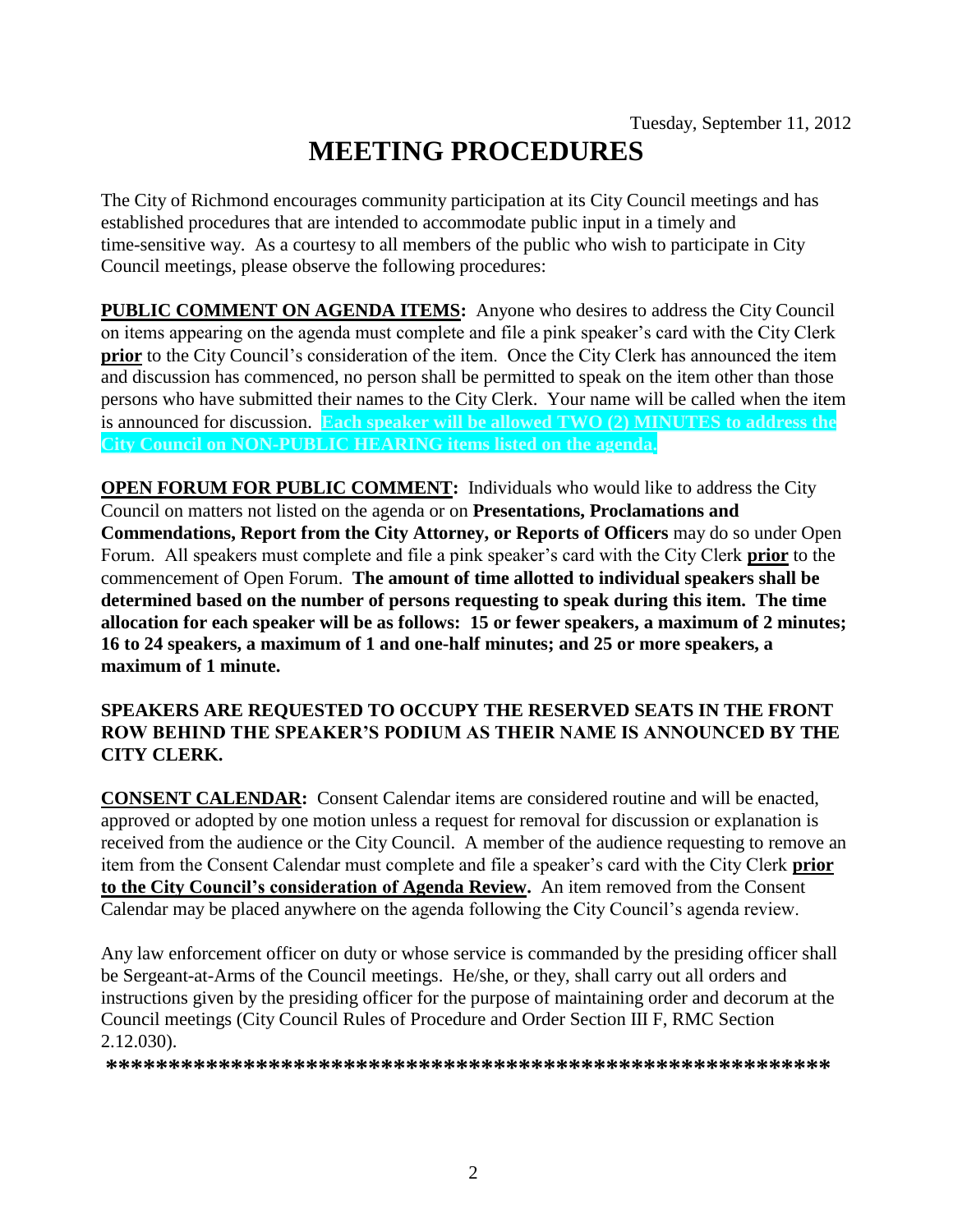Tuesday, September 11, 2012

## **EVENING OPEN SESSION**

5:30 p.m.

## **A. ROLL CALL**

## **B. PUBLIC COMMENT**

## **C. ADJOURN TO CLOSED SESSION**

## **CLOSED SESSION**

Shimada Room of the Community Services Building

#### **A. CITY COUNCIL**

**A-1.** CONFERENCE WITH LEGAL COUNSEL - EXISTING LITIGATION (Subdivision [a] of Government Code Section 54956.9):

Community Coalition Against Beverage Taxes et al vs. City of Richmond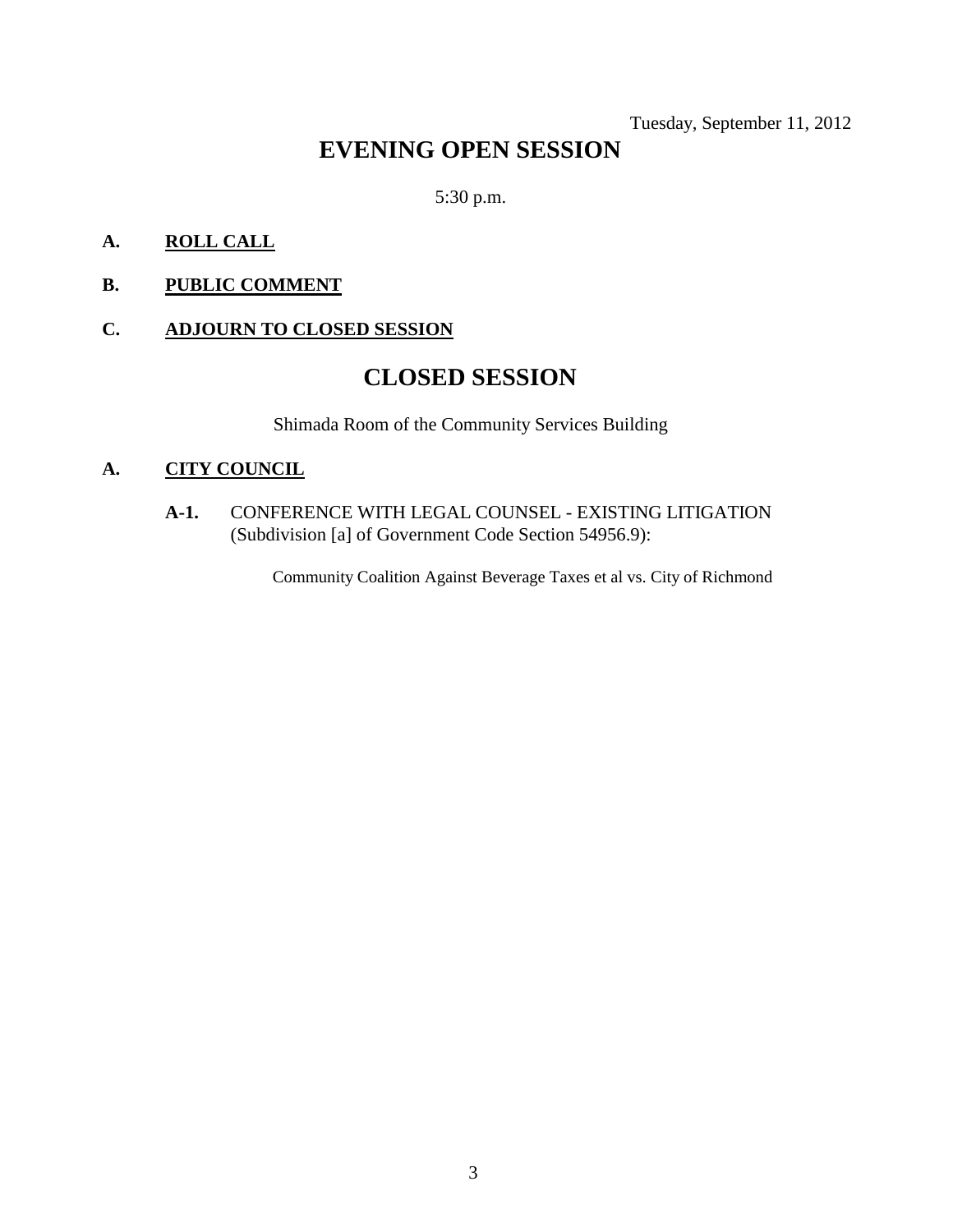## **MEETING OF THE SUCCESSOR AGENCY TO THE RICHMOND COMMUNITY REDEVELOPMENT AGENCY AND THE RICHMOND CITY COUNCIL**

6:30 p.m.

- **A. PLEDGE TO THE FLAG**
- **B. ROLL CALL**
- **C. READING OF THE CODE OF ETHICS**
- **D. STATEMENT OF CONFLICT OF INTEREST**
- **E. AGENDA REVIEW**
- **F. OPEN FORUM FOR PUBLIC COMMENT**

#### **G. REPORT FROM THE CITY ATTORNEY OF FINAL DECISIONS MADE AND NON-CONFIDENTIAL DISCUSSIONS HELD DURING CLOSED SESSION**

#### **H. SUCCESSOR AGENCY TO THE RICHMOND REDEVELOPMENT AGENCY CONSENT CALENDAR**

- **H-1.** ADOPT a resolution approving the Successor Agency to the Richmond Community Redevelopment Agency's corrected third Recognized Obligation Payment Schedule (ROPS) pursuant to AB 1X26 and AB 1484 - Successor Agency to the Richmond Community Redevelopment Agency (Ted Ferrer/Patrick Lynch 307-8140).
- **H-2.** ADOPT a resolution approving a contract amendment with Susan G. Mayer for management consulting services related to finance issues applicable to the Successor Agency to the Richmond Community Redevelopment Agency, increasing the contract amount by \$63,000 to a total amount of \$73,000, and extending the term to December 31, 2012 - Successor Agency to the Richmond Community Redevelopment Agency (Patrick Lynch/Chadrick Smalley 307- 8140).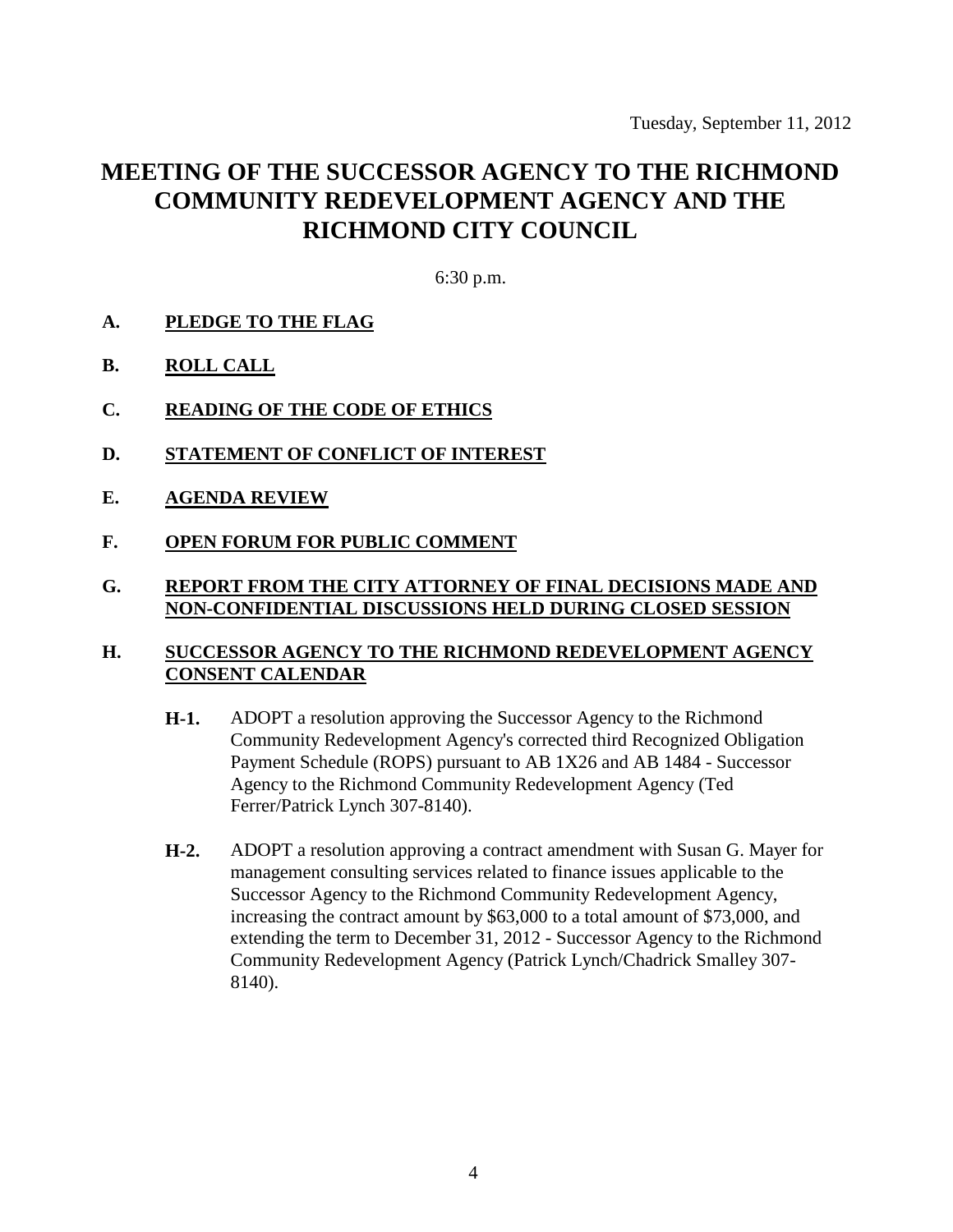**H-3.** ADOPT a resolution approving a contract with Robert Half International, Inc. for accounting and finance support for the Successor Agency to the Richmond Community Redevelopment Agency in an amount not to exceed \$32,130 and for a term ending December 31, 2012 - Successor Agency to the Richmond Community Redevelopment Agency (Patrick Lynch/Chadrick Smalley 307- 8140).

## **I. CITY COUNCIL CONSENT CALENDAR**

- **I-1.** ADOPT an ordinance (second reading) amending Richmond Municipal Code Chapter 11.76 (Vehicle Abatement) relating to abandoned, wrecked, dismantled, or inoperable vehicles - Councilmembers Bates and Boozé (620-6581).
- **I-2.** APPROVE a contract with Municipal Resource Group, LLC to conduct an internal performance audit to evaluate the effective use of TeleStaff scheduling and personnel management system within the Police Department - Finance Department (James Goins 620-6740).
- **I-3.** ADOPT a resolution setting the tax rate for the Tax Override Pension Fund for Fiscal Year 2012-2013 at 0.14% – Finance Department (James Goins/Antonio Banuelos 620-6741).
- **I-4.** APPROVE the purchase of a traffic signal light conflict monitor tester for the Public Works Department, Facilities Maintenance Division Electrical Section, from Western Systems in an amount not to exceed \$20,500 - Public Works Department (Yader A. Bermudez 231-3008).
- **I-5.** APPROVE a contract with HALO Group Inc., to provide a firearms range facility for use by the Police Department for the period July 1, 2012, to June 30, 2014 in an amount not to exceed \$50,000 - Police Department (Chief Chris Magnus 621-1802).
- **I-6.** APPROVE a contract with SOFTFILE, to provide digital archiving services to the Police Department for the period January 1, 2012 to June 30, 2014 in an amount not to exceed \$25,000 - Police Department (Chief Chris Magnus 621- 1802).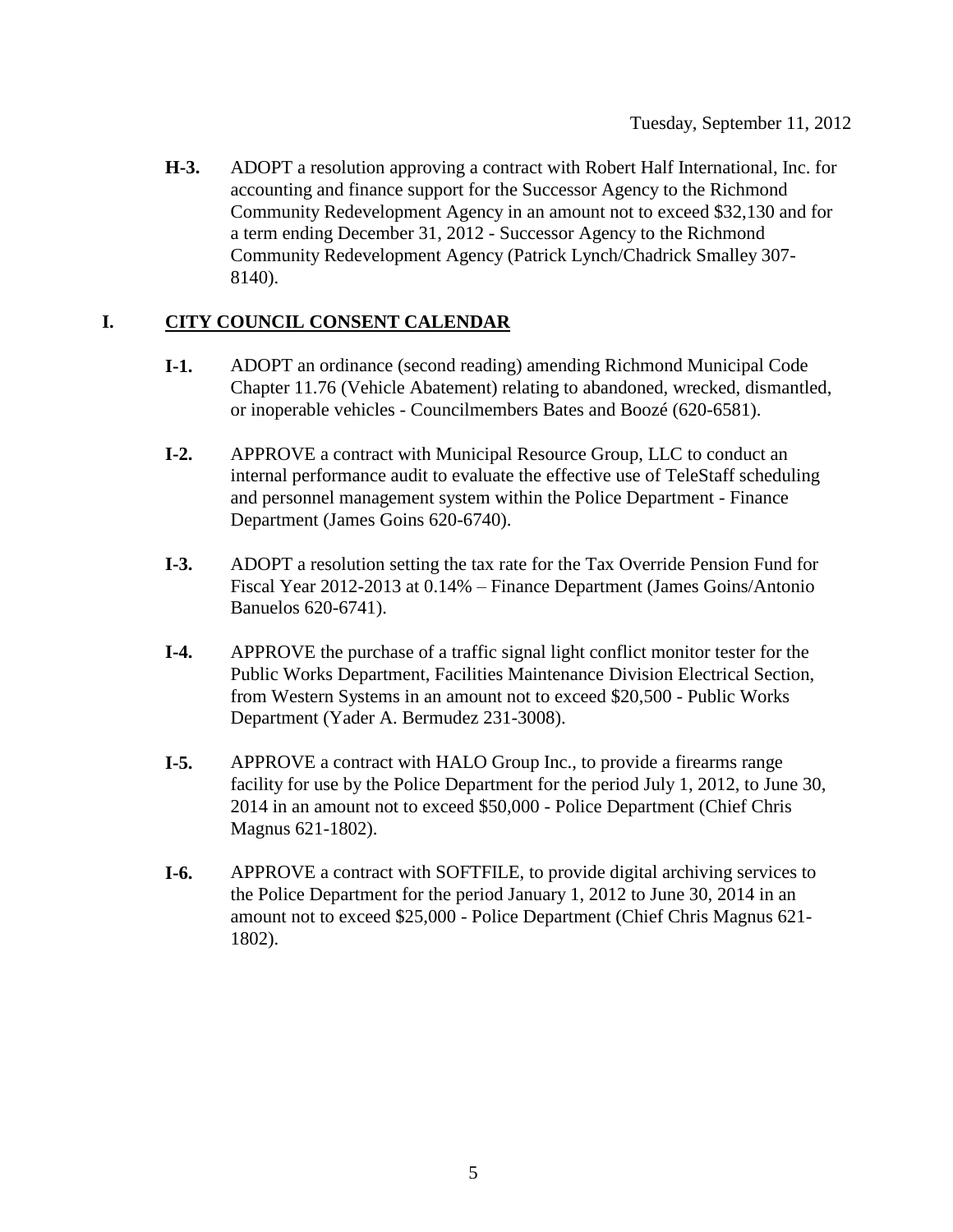- **I-7.** ADOPT a resolution to accept and appropriate the 2012 California Emergency Management Agency (CALEMA) grant funds in the amount of \$178,979 and APPROVE the continuation of a contract funded by the CALEMA grant with STAND-Against Domestic Violence for on-site advocates to assist victims of domestic violence for the period January 1, 2012, to December 31, 2012, in an amount not to exceed \$91,175 - Police Department (Chief Chris Magnus 621- 1802).
- **I-8.** APPROVE the minutes of the June 12, 2012, and July 31, 2012, meetings City Clerk's Office (Diane Holmes 620-6513).
- **I-9.** APPROVE an amended lease agreement with Foss Maritime for Finger Pier 2 and Basin 5 at the Port of Richmond, effective October 1, 2012, through September 30, 2017, providing annual lease revenue of \$328,476, with two percent annual increases - Port Department (Jim Matzorkis 215-4600).
- **I-10.** APPROVE a legal services agreement with Colantuono & Levin, P.C. for legal advice regarding options to increase revenues, issues related to Proposition 218, and procedures required for implementation of revenue measures, in an amount not to exceed \$30,000, and with a term expiring June 30, 2013 - City Attorney's Office (Bruce Reed Goodmiller 620-6509).
- **I-11.** APPROVE a legal services agreement with Renne Sloan Holtzman & Sakai, LLP for advice regarding general municipal law matters and elections law assistance, in an amount not to exceed \$30,000, with a term expiring June 30, 2013 - City Attorney's Office (Bruce Reed Goodmiller 620-6509).
- **I-12.** APPROVE a contract amendment with DP Security, LLC (DP Security), adding an amount not to exceed \$425,000 to provide security services at 440 Civic Center Plaza and 450 Civic Center Plaza for a term extending to June 30, 2013 - City Manager's Office (Bill Lindsay 620-6512).
- **I-13.** APPROVE an amendment to the agreement between George Hills Company, Inc. and the City of Richmond to establish the compensation for an additional 14 months of service at an amount not to exceed \$215,000, for a contract total not to exceed \$635,000 (This item was not reviewed by the Finance Committee due to the cancellation of the September 2012 meeting) - Human Resources Management Department (Leslie Knight 620-6600).
- **I-14.** DIRECT staff to submit a letter to Governor Jerry Brown urging him to veto AB 976 (Hall): Public contracts: consulting services: community choice aggregators - Mayor McLaughlin (620-6503) and Councilmember Butt (236-7435).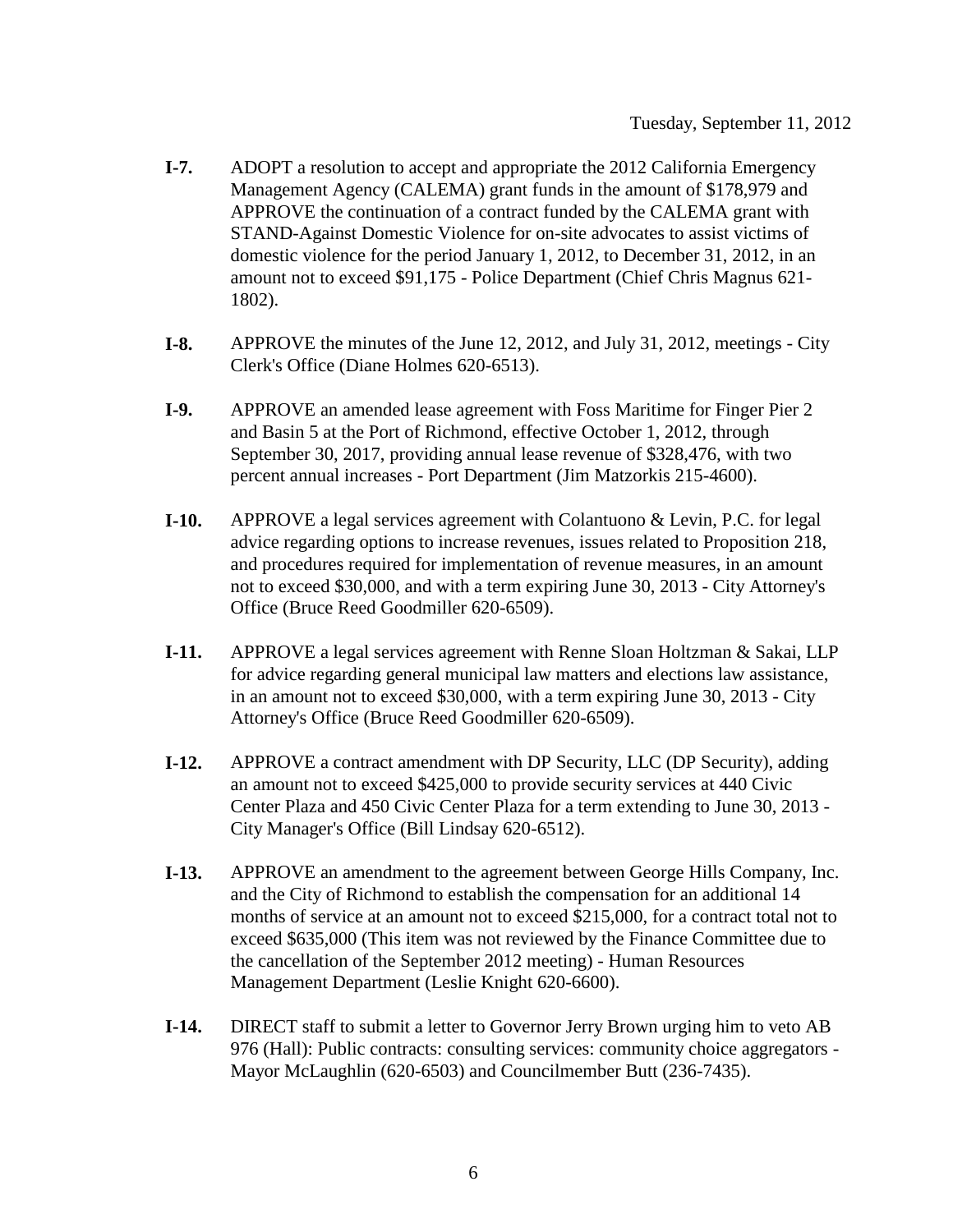**I-15.** APPROVE the following appointments and reappointments: Design Review Board: Brant Fretter, new appointment, term expiring September 11, 2014; Planning Commission: Melvin Willis, new appointment, term expiring September 11, 2014; Personnel Board: Yvonne Nair, new appointment, term expiring September 11, 2017; Richmond-Shimada Friendship Commission: Ernest Holland Jr., incumbent, term expiring September 11, 2015; Richmond-Zhoushan Friendship Commission: Matthew Jean, incumbent, term expiring September 11, 2014 - Mayor McLaughlin (620-6503).

## **Item L-1 will be heard by the Council at this time.**

## **J. PUBLIC HEARINGS**

- **J-1.** HOLD a public hearing regarding the proposed 2011-2012 Consolidated Annual Performance and Evaluation Report (CAPER), and ADOPT a resolution approving the 2011-12 CAPER, and authorizing its submission to the U.S Department of Housing and Urban Development - Housing and Community Development (Patrick Lynch 307-8140).
- **J-2.** HOLD a public hearing relating to the proposed incurrence of one or more loans by the California Municipal Finance Authority ("CMFA") to Tissue Banks International, Inc. in an amount not to exceed \$11,000,000; ADOPT a resolution for the City of Richmond to become a member of the CMFA; and to approve the proposed financing by the CMFA - Finance Department (James Goins/Susan Segovia 620-7140).

## **K. RESOLUTIONS**

- **K-1.** APPROVE a resolution affirming the Council's intent that the City's mass mailing campaign disclaimer requirements in section 2.42.075 of the Municipal Code, as amended, apply to all mass mailings funded by a committee primarily formed to support or oppose a Richmond ballot measure, including a mass mailing relating to the ballot measure the committee was primarily formed to support or oppose - Vice-Mayor Rogers (867-5725), Mayor McLaughlin (620- 6503) and Councilmember Butt (236-7435).
- **K-2.** ADOPT a resolution requesting to rename Breuner Marsh as "Dotson Marsh" Councilmember Butt (236-7435) and Mayor McLaughlin (620-6503).